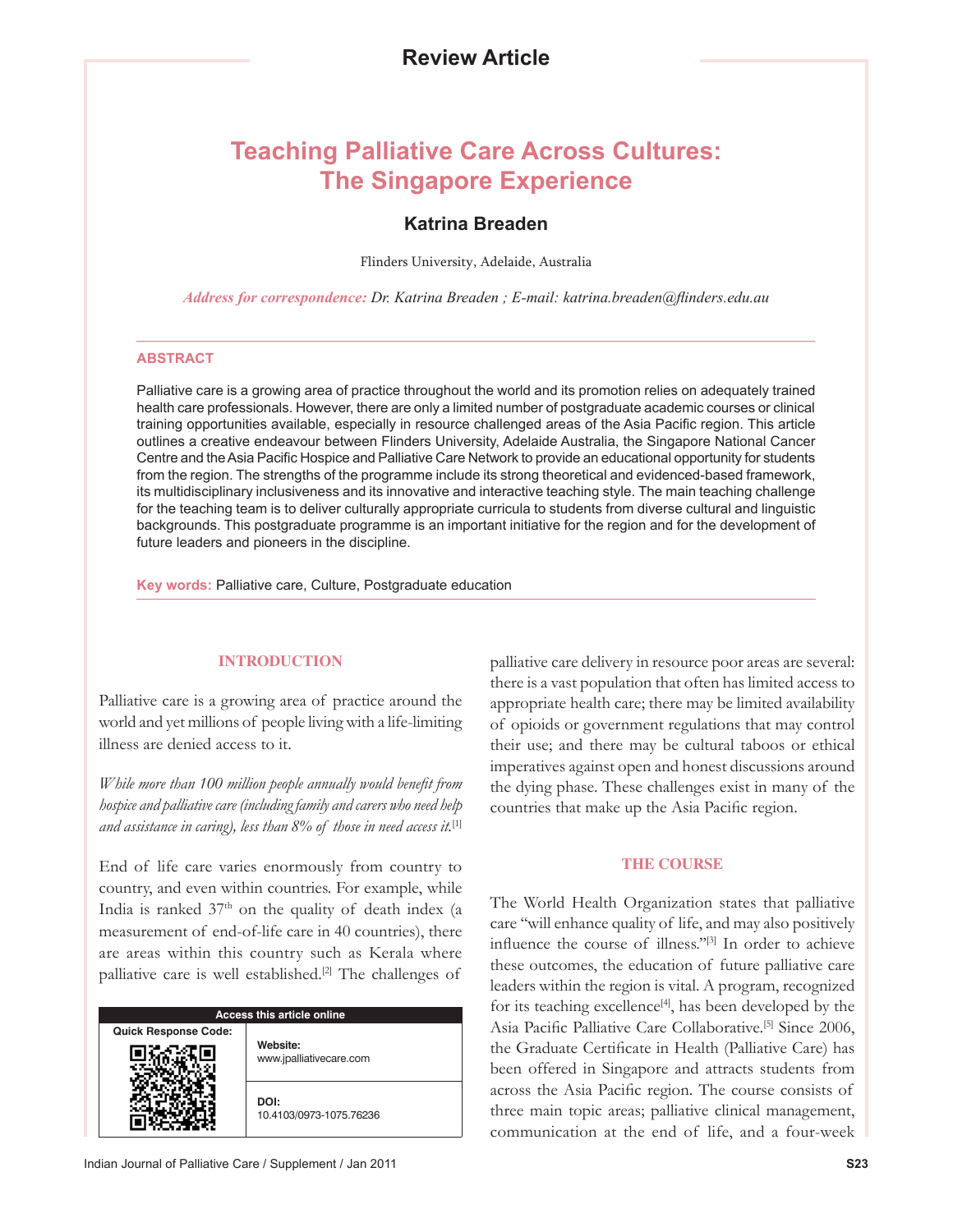practicum placement to further develop the students' level of palliative care knowledge and skills.

The Flinders University teaching team, in partnership with the Singapore National Cancer Centre and the Asia Pacific Hospice Network, delivers the course each year via a two-week intensive in May/June and again in October. The combination of these institutions and the local and international expertise of its members have ensured that the course continues to be highly regarded internationally.

The first student intake occurred in May 2006. Initially 16 students were chosen from 48 applications from nearly every country in South East Asia. The applicants' backgrounds include nursing, social work, hospital administration, and medicine. Current and past students' practice settings include pediatrics, oncology, general practice, palliative care, HIV medicine, intensive care, rehabilitation medicine, administration, acute and community care. The number of applications has risen each year and to date (2010), there have been a total of 91 students through the course. Students from Bangladesh, China, Hong Kong, India, Indonesia, Iran, Korea, Malaysia, Myanmar, Nepal, Philippines, Saudi Arabia, Singapore, Thailand, United Arab Emirates, and Vietnam have attended the course. Awareness of the course and international respect has grown and there continues to be a waiting list for subsequent intakes.

## **TEACHING CHALLENGES AND OPPORTUNITIES**

Teaching such a diverse cohort of students brings with it challenges and opportunities. The main challenge for the combined teaching team has been to deliver culturally appropriate and applicable curricula to students from diverse cultural and linguistic backgrounds. Many of the values and beliefs underpinning ethical principles such as truth-telling and patient/family autonomy differ between the regions; therefore, sensitive exploring of these areas is required to ensure that the information is relevant and applicable to each student's practice and cultural context. The next challenge, mainly for the students, has been that the course is conducted in English and all students, whose undergraduate degrees were not taught in this language, must pass an International English Language test. This requirement means that many students wanting to enroll in the course are unable to do so, thereby limiting who has access to this form of education.

The differing levels of skills and practice knowledge of the students also poses a challenge for the teaching team; however, the use of small group activities and shared work tasks has enabled the creation of a level playing field. The students freely share their knowledge and skills with others, and, in the process, they learn from each other and not just from faculty.

The delivery of the course in Singapore has also created several opportunities. Interacting with clinicians from differing practice contexts and countries has assisted in the process of internationalizing the curricula for the benefit of all our students-nationally and internationally. An additional opportunity this course has provided is in the area of fostering and inspiring students to become lifelong learners. The development of lifelong learning strategies is desirable in all students, irrespective of their practice contexts. There are five main approaches to teaching that have fostered these qualities: (1) the design and delivery of teaching materials that show respect for an understanding of vast cultural differences, (2) the use of small group activities to explore content areas, (3) required prereading and assignment preparation prior to attendance at the intensives, (4) frequent support from the teaching team via email and Skype, and (5) support and contact with clinicians and academics from within the region.

There has also been the opportunity to work with different teaching and learning styles. These differences, present in both students and faculty, are discussed openly and used in class to advance learning. By virtue of the critical aspects of the program, students are encouraged to question teachers and challenge their own long held professional beliefs that may rest on very little evidence. A variety of approaches to teaching are used to advance such critical and lateral thinking. For example, the teaching team encourages students to create methods and models of palliative clinical practice that are culturally and regionally appropriate for their local community and to apply to them a critical framework of analysis.

An additional teaching opportunity has been in the area of critical thinking development. The palliative care programs at Flinders University have a strong tradition of critical thinking, and, with guidance from teachers, students are academically rewarded for questioning and finding answers for themselves. The intercultural teaching and learning resulting from the teaching opportunity has presented a rich medium for growth of both students and teachers. These approaches to teaching differ from other approaches in palliative care offered internationally in that they: (1) are multidisciplinary, (2) use an interactive and open teaching style, and (3) offer clinical placements with joint faculty supervision. This unique combination of teaching strategies has enabled the students to become